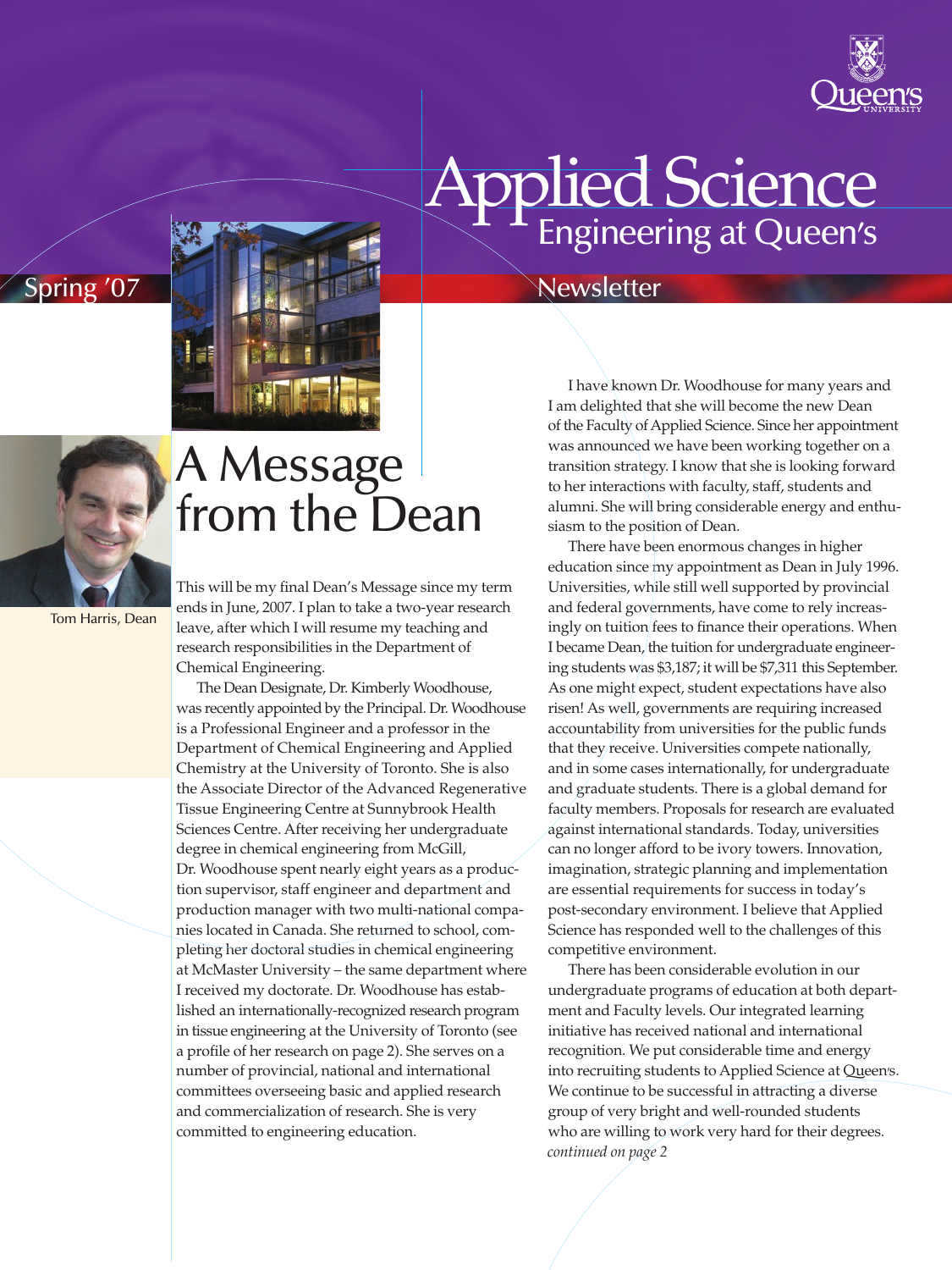#### New Dean brings a passion for research

#### *continued from page 1*

Our students are also involved in many leadership activities outside of the classroom. Engineering students are an incredibly positive force for change on this campus. They have an extraordinary influence on University and Faculty governance. They don't readily accept 'no' for an answer unless there is a very compelling reason. If our students had a motto, it would probably be "work hard – play hard!"

Our research programs have also expanded with the growth in research funding. Many research initiatives are now conducted in centres and institutes that bring together researchers from several disciplines, including those outside engineering. Nearly half of the current faculty members in Applied Science have been hired since 1999. I continue to be amazed by the high level of commitment of faculty members to both teaching and research.As well, I have very much appreciated the dedication and hard work of our administrative and technical staff.

When I was appointed Dean, the Faculty had very little interaction with alumni and companies. Over the past six years, nearly a third of my time has been devoted to this important constituency; I have visited close to six hundred alumni. Our Faculty has benefited enormously from your observations on program development and the changing environment in which our graduates work. There has been an abundance of hospitality, goodwill and generosity in your interactions with me for which I will be ever grateful.

It has been a privilege to have served as the Dean of the Faculty of Applied Science at Queen's University.

When Kimberly Woodhouse arrives on campus in July to assume her position as Dean of Applied Science and Professor of Chemical Engineering she will also be taking her research in a new direction.

An expert in the design of novel materials used in regenerative medicine (repairing or replacing damaged or diseased tissue and organs), Dr. Woodhouse says that coming to Queen's will allow her to shift the focus of her studies – and it's a change that she eagerly anticipates.

"I see this as an opportunity to concentrate on an area of research that has been my passion for a long time, but which I haven't been able to pursue until now," she says. "I'm very excited about that."

With eight years experience in private sector manufacturing and cross-appointments to the Institute of Biomaterials and Biomedical Engineering, Dr. Woodhouse, currently a Professor in Chemical Engineering at the University of Toronto, has built an international reputation in the engineering of soft tissue. Currently, she is developing a cardiac patch that would act as a guide to support the growth of heart cells. This work is being done in collaboration with Dr. John Rabolt at the University of Delaware, and other investigators from the U.S. and Australia.

Dr. Woodhouse is also Associate Director of the Advanced Regenerative Tissue Engineering Centre (ARTEC) at Sunnybrook Health Sciences Centre in Toronto – a position that both Queen's and Sunnybrook have encouraged her to retain. A recent offshoot of her work in the Centre has been the development of tissues that support fat, in studies that she conducted with Queen's new Chemical Engineering appointment, Lauren Flynn.

The new research that Dr. Woodhouse hopes to pursue at Queen's will focus on a tissue-engineered blood vessel. This



Dr. Kimberly Woodhouse

will address some of the debilitating consequences resulting from diabetes, such as the peripheral vascular disease that causes problems with circulation and blood flow below the knee.

"Currently we don't have a synthetic material that works below the knee in those small vessels," explains the incoming Dean. "It's a continuing challenge" she says, noting that this research builds on her original Ph.D., and is a natural extension of her work on cardiac patches.

At Queen's, Dr. Woodhouse and her students will use both synthetic and naturally-based elastomeric (stretchy) materials to develop scaffolds: threedimensional structures to which cells can adhere and grow into tissue. She intends to focus on materials made from biodegradable polyurethane (on which she holds patents) and from polymers that are found in nature.

Studying how the human body heals and reacts to artificial material is an exciting aspect of her research, says Dr. Woodhouse. "Through working on the tissue, scientists learn a tremendous amount about how the body engineers itself."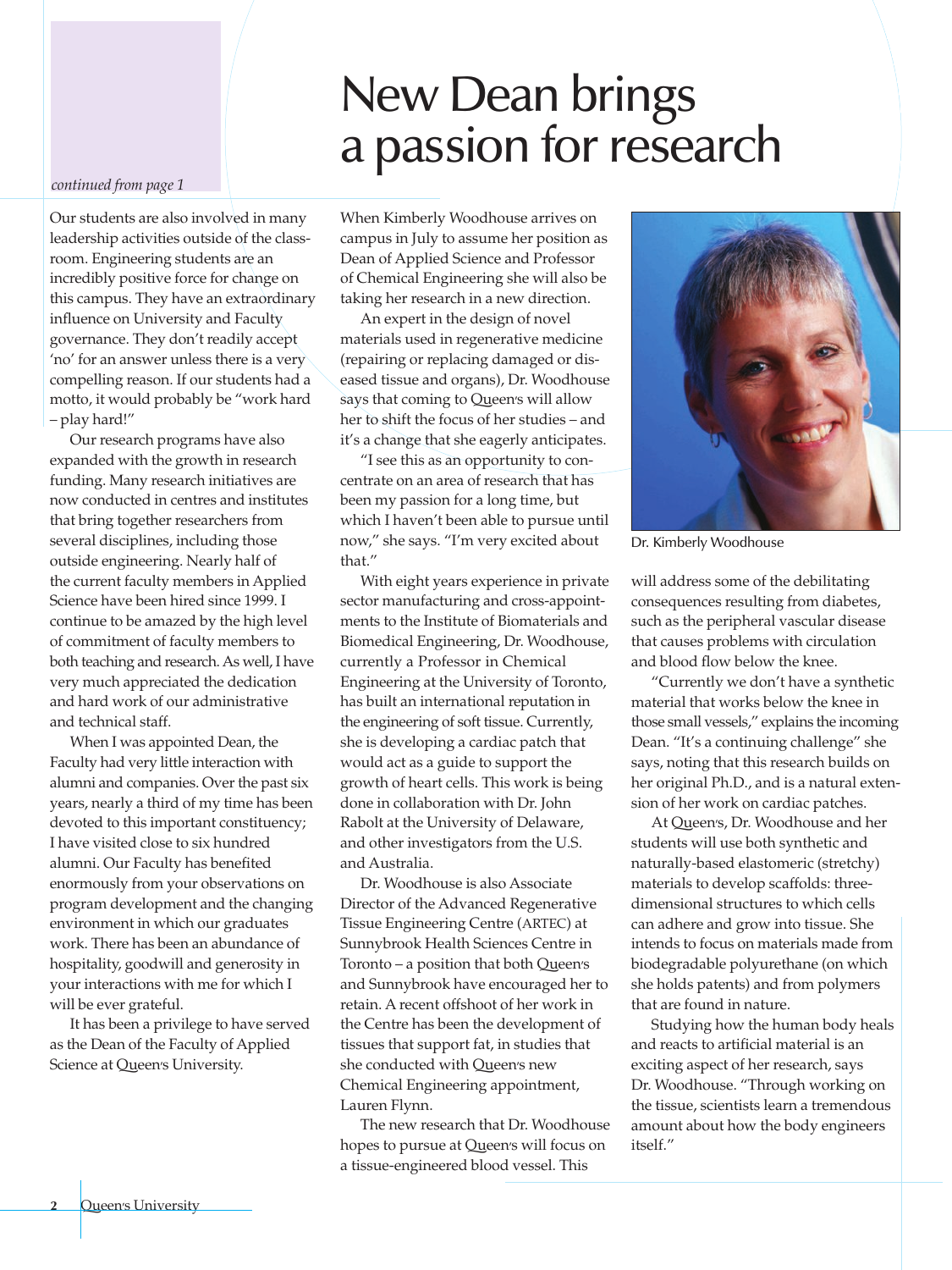# ADMI adds value to an engineering degree



The Advanced Design and Manufacturing Institute (ADMI) is a unique graduate programhelping engineers in the field enhance and renew their professional skills.

Created in 2001 through the partnership of Queen's and four other leading Ontario universities, ADMI combines expertise in manufacturing and design with best business practices and management skills. The Master of Engineering in Design and Manufacturing degree program provides practicing engineers with enhanced knowledge, tools and technology, as well as business and management skills.

"The ADMI program dovetails nicely with our focus at Queen's on integrated learning," says Professor David Strong, NSERC Chair in Design Engineering. "It provides an opportunity for engineers in the field to enhance their undergraduate degrees on both the technical and the management side, without sacrificing either." The ADMI degree's split is about 70 per cent technical and 30 per cent business.

Endorsed and supported by Ontario industry, ADMI is the central organization through which the partner universities and industry design and develop the program and pool key academic and industrial resources. Other university partners are McMaster University, the University of Toronto, the University of Waterloo and the University of Western Ontario.

Queen's engineering graduates now working in the field are strong advocates of the ADMI program. According to Martin Walker (Sci '01, Mechanical), Product Development Engineer at Datec Coating Corporation in Milton, Ontario, "The ADMI program allows me to tailor my program to develop a unique set of relevant skills. I appreciate being able to select business as well as technical

courses, giving me exposure to business issues without having to complete an MBA. The modular-format courses give me the freedom to pursue my Masters' degree at my own pace, in balance with work and personal responsibilities."

Graeme Paul (Sci '97, Mechanical) is an Equipment Manufacturing Engineer with Vari-Form in Strathroy, Ontario. "I have found the courses to be challenging and rewarding, and the professors from the partner universities are terrific," he

says. "Projects that accompany each course have allowed me to apply classroom teachings immediately to address specific workplace issues."

For more information on the ADMI M.Eng. visit www.admicanada.com. Contact: Prof. David Strong, P.Eng., Professor and NSERC Chair in Design Engineering, Queen's: 613-533-2606, strongd@appsci.queensu.ca; or David Heaslip, ADMI Executive Director: 905-855-9787, dheaslip@admicanada.com.

# Growing tissue in the lab

Stephen Waldman's cross appointment to two departments in the Faculty of Applied Science – both Mechanical and Materials Engineering, and Chemical Engineering – underscores the collaborative nature of his research. Professor Waldman joined Queen's in September 2003.

A mechanical engineer by training, he is intrigued by the chemical environment in which cells grow. His work on tissue engineering focuses on load-bearing connective tissues, particularly those that are soft, such as cartilage, ligaments and the spongy tissues that separate the vertebrae.

"Whenever damage is inflicted, through a traumatic event or disease, these tissues tend to degenerate," says Dr. Waldman, who is the Canada Research Chair in Tissue Engineering of Synovial Joints. "Typically, the damage inflicted is allowed to progress to the point at which the entire tissue can be replaced by synthetic materials."

But synthetic materials have disadvantages, and recent efforts have been focused on developing biological replacement tissue as a more desirable alternative. Dr. Waldman's research group applies physical and chemical stimuli to cells during tissue growth, encouraging the cells to produce structures with appropriate properties for

restoring joint function and for survival after implantation. "We monitor the cultures as they're growing and look both chemically and mechanically at what the cells are making: the proteins and their organization needed to create functional tissue," he explains.

One key application of this work will be to develop cartilage that can be used to treat osteoarthritis and delay the need for total joint replacement. "If we can repair the damage to cartilage early, the patient may be able to avoid or at least delay a total joint replacement," says Dr. Waldman, noting that there is nothing commercially available to do this yet. Dr. Waldman's research is funded by the Natural Sciences and Engineering Research Council of Canada (NSERC), the Canadian Institutes of Health Research (CIHR), Materials and Manufacturing Ontario (MMO) and the United States Army.

"While we're progressing in this and other areas now, our products won't be available for use in the immediate future," he continues. "There are some very positive developments that we're excited about, however, and we do think we have the potential here to further the field substantially."

For more information on Dr.Waldman's research, please visit: http://www.chemeng. queensu.ca/people/waldman/.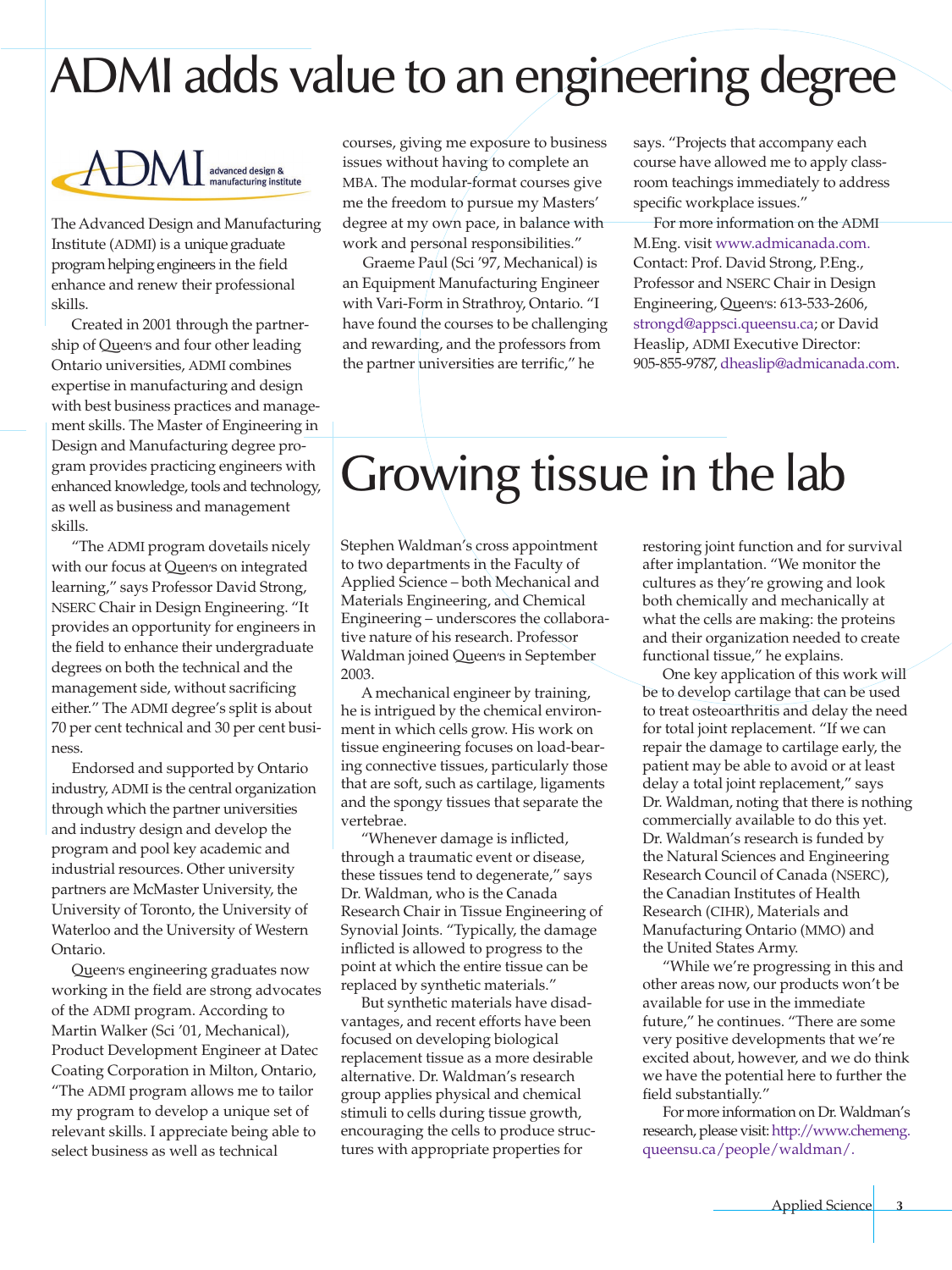#### Shell Canada Limited backs Queen's TEAM



Thanks to generous support from Shell Canada Limited, Queen's engineering students are gaining valuable insights into potential careers in the energy sector, and tackling real-life industrial problems on multi-disciplinary teams.

Through its new Campus Ambassador program, the company links students with senior-level Shell executives, provides guest lecturers and arranges field trips to Shell plants. According to Chief Financial Officer Cathy Williams (MBA '77), who is Shell's Campus Ambassador to Queen's, "The students gain practical experience in their field of study and Shell gets to meet top-notch prospective recruits."

As part of the program this year, 25 fourth-year mining engineering students visited the oil sands in Fort McMurray and 110 students in Chemical Engineering and Engineering Chemistry went on a field trip to Shell's refinery in Montreal. Organizers suggest that exposing students to the reality of working in an industrial environment will help them make informed decisions about their future.

Shell has also donated \$400,000 to TEAM (Technology, Engineering and Management), a Queen's multi-disciplinary program that enables upper-year students to work on projects for industrial clients. Over the past decade, Shell Canada Limited has invested a total of \$12 million in Canadian academic institutions.

"TEAM provides students with an opportunity to practice innovative thinking, problem solving, and business analysis in real-world situations," explains Barrie Jackson, an associate professor in Chemical Engineering. Barrie devised the TEAM program and in 1998 was awarded the Canadian Council of Professional Engineers Medal for Distinction in Engineering Education. One of the TEAM projects this year has students from Chemical and Mechanical Engineering, Commerce, Law and Biology evaluating the integration of energy from biomass into the production of fuels from the Alberta oil sands. For more information on the TEAM program and how you can get involved please visit http://team.appsci.queensu.ca.



James Snyder (Mining 07) is ready to go get his first load of oil sand in his 400 ton CAT truck at Albian Sands.

#### You're Invited

Save the date for Homecoming 2007: October 12-14! Join the new Dean, Dr. Kimberly Woodhouse, at the Applied Science Alumni Reception on Friday October 12th, 3:30-5:30pm in Beamish-Munro Hall.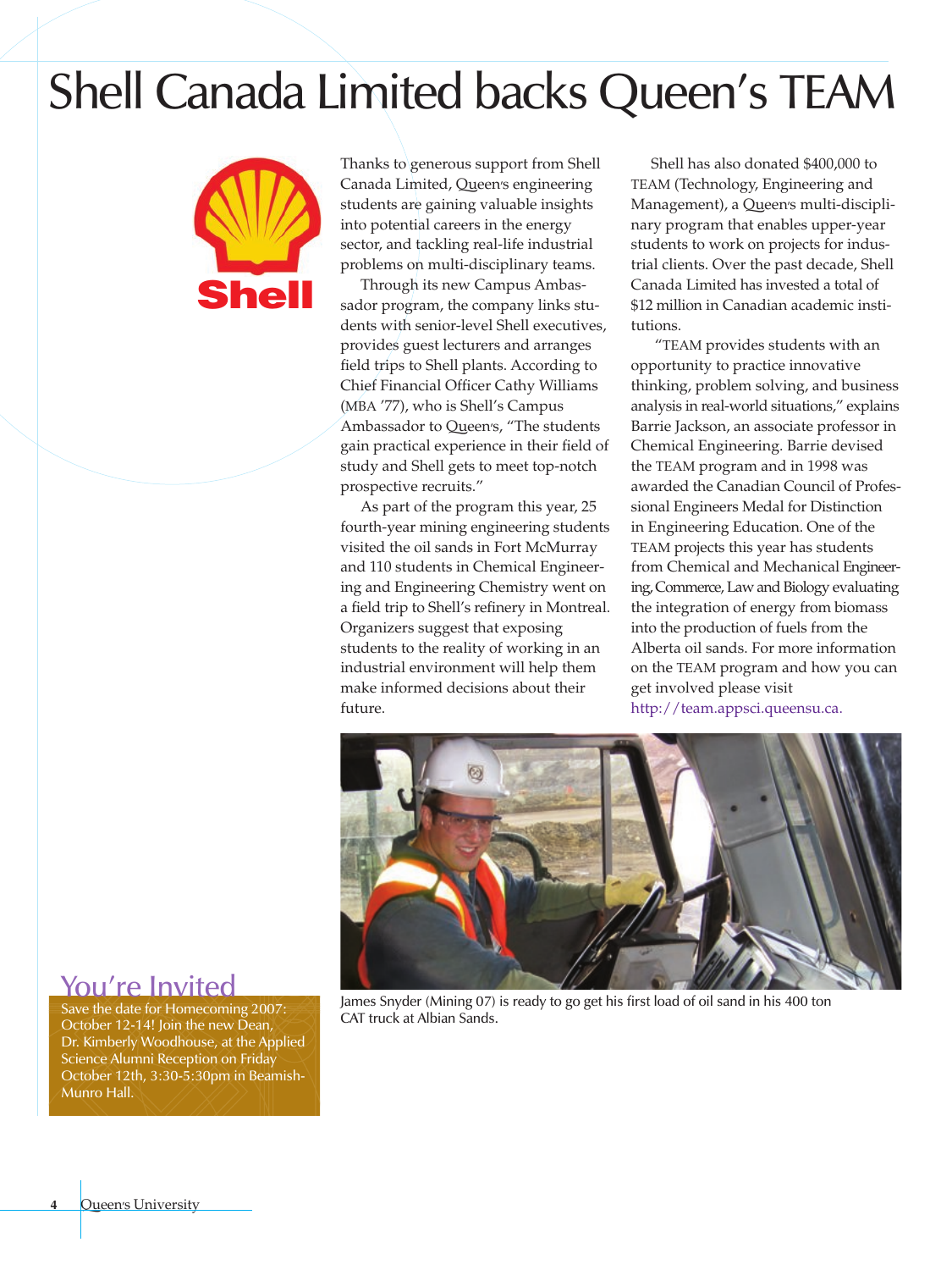## Harnessing wind for renewable energy

When he was an engineering student at Queen's, Ian Baines (Sci '74, M.Sc '76) was impressed by the intense winds that had helped bring the 1976 Olympic sailing competitions to Kingston. Years later, that memory struck a chord with this Canadian Hydro Developers consultant, who has a passion for renewable energy.

With fellow Queen's grad Samit Sharma (MBA '02) and a team of likeminded enthusiasts, the wind project by Canadian Hydro Developers convinced the Ontario Power Authority last fall to accept their bid to build a \$410 million wind farm on Wolfe Island. The project will feature 86 high-tech turbines producing almost 200 megawatts of electricity: enough to supply 75,000 households.

Although he has now moved on from the project, Baines is following it closely and calls on the University to "Get aggressive and find ways to embrace renewable energy."

Sharma hopes it will have a positive impact on enrolment in the Faculty of Applied Science. "It will attract a whole new group of students who want to take courses in renewable energy and environmental solutions to help in Canada's quest to tackle global warming," he says.



# Hatch is home for Applied Science grads

**EHATCH** 

When Bancroft, Ontario farm boy Bert Wasmund (Sci '61) attended Queen's in the late 1950s, he was struck by the bright minds and infectious spirit of his fellow students, who came from all across Ontario and other parts of Canada. "It was a great people school," he recalls, noting that the total enrolment then was only 2,700.

Today, he is the Executive Director of the international engineering company Hatch Ltd., which also has three managing directors and a second executive director who graduated from Queen's. Hatch also employs a number of Queen's graduates and is actively working with the Faculty of Applied Science to make sure that relationship continues.

Industries served by Hatch world-

wide range from iron and steel, nonferrous metals, industrial minerals, light metals, power generation, oil and gas, industrial and transportation infrastructure through to new technologies and advanced computer systems.

Headquartered in Mississauga, Ontario, the company has 80 offices throughout Australia, North America, South Africa, South America, China, Russia and India.

Hatch is the key sponsor of the Queen's Solar Vehicle Team, and has partnered with the Faculty to provide multi-disciplinary classroom opportunities for engineering students. As an industrial sponsor for a fourth-year design stream project, the company is working with a student team to design and prototype an electric utility tractor with state-of-the-art electronics, control systems, drive mechanisms and battery technology.

Hatch also offers professional experience to Queen's students through summer positions and internships. A unique arrangement is also being finalized between the company and the University of Western Australia, which will allow Queen's students to gain international work and study experience.

According to Dr. Wasmund, the relationship has paid off. "Hatch has been most fortunate in acquiring steadily over the years a strong contingent of Queen's graduates, mostly from engineering but from other faculties as well," he says.

The advantages are equally clear to Dean of Applied Science Tom Harris. "The Faculty appreciates the support from Hatch," says the Dean. "They are providing our students with leadership and technical opportunities not easily replicated in a traditional classroom environment."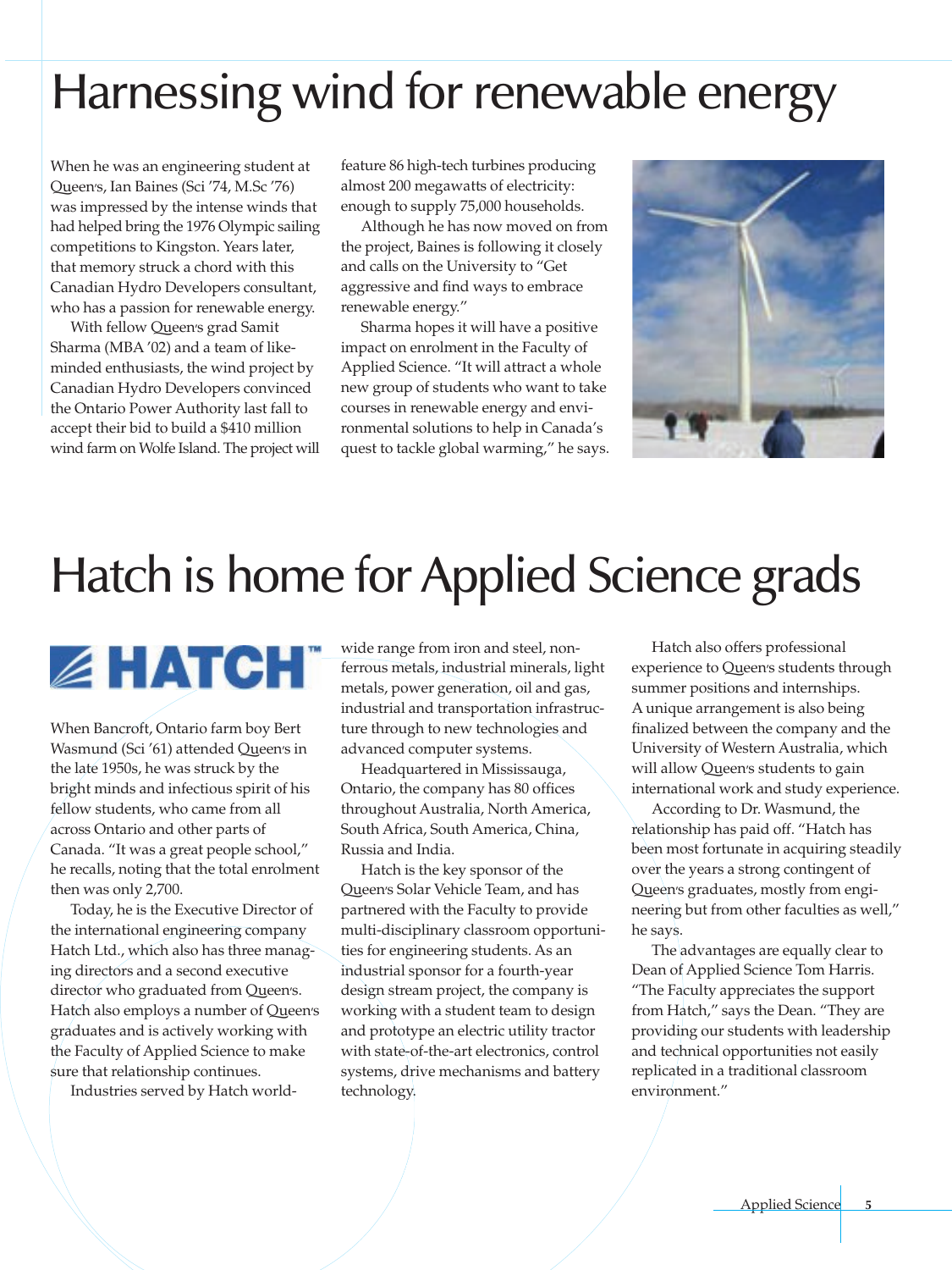# A quest for inquiring young minds

The dream of two women Applied Science students almost 20 years ago has blossomed into an initiative that today touches the lives of thousands of young people annually.

Science Quest – a summer day camp and outreach program – provides exposure to engineering andscience for children in grades four to eight. During May and June, the service runs workshops at schools across easternOntario.Then, when elementary school classes finish at the end of June, the program becomes aday campon Queen's campus. ScienceQuestis overseen by the Engineering Society; campinstructors are predominantly engineering students.

Week-long, project-based experience in areas such as earth and materials sciences,

engineering design and information technology are offered, mostly basedin Beamish-Munro Hall. And, during a special GirlsWeek at ScienceQuest, young girls are given an opportunity to experiment with science and engineering projects in a predominantly female environment.

An exciting new focus introduced this past year has seen the program taken to Aboriginal communities in northeastern Ontario. With four other students, the program's Business Director, Penny Lam (Sci '08, Electrical) conducted 16 workshops for more than 200Aboriginal students in the isolated communities of Matheson, Calstock, Chapleau and Wikwemikong.

The first step in a five-year Aboriginal

Outreach initiative, the idea is to focus the organization's strategies in approaching and initiating satellite programs in First Nations communities, says Ms. Lam. The secret of ScienceQuest's success, she adds, is "its young instructors with their utter love for science and engineering."

DeanTom Harris has been an enthusiastic supporter. "Outreach programs such as Science Quest are very important as they provide young students with an interesting and engaged perspective on science. The Science Quest initiative started at Queen's has since been adopted at many universities across Canada."

# Students helping students save money

Until the recent expansion of mega-bookstores, Queen's was able to claim to have the largest bookstore between Toronto and Montreal. Although still an important campus service, today's Campus Bookstore can no longer claim that title.

Anon-profit corporation overseen by Queen's University Engineering Society Services Inc. (QUESSI), it is the only studentowned and student-operated campus bookstore in Canada with a history of successful operation.

Known for years asTechnical Supplies (or "Tech Supplies" in the college vernacular), the Bookstore not only stocks required textbooks for all courses offered by the University – at a discount below listing price – it also carries a wide range of general interest and reference books, other academic supplies, crested clothing, and gift items.

The Bookstore's origins date back almost a century to 1909, when two enterprising Applied Science students wanted to offer their peers more reasonably priced textbooks than could be found in downtown Kingston. Initially housed in Fleming Hall, Tech Supplies moved to its present Clark Hall location in 1951. Today, this student initiative has grown into a \$10-million



Clark Hall, home of the Campus Bookstore

corporation recognized nationally as a model of the way a campus bookstore should be run.

Books are sold at a discount averaging 9-12 per cent, saving Queen's students an estimated \$500,000 per year. QUESSI Chair Duncan Findlay (Sci '07) says, "Our prices are usually much cheaper than online retailers who often don't even have the book in stock." The discount is passed on to students in subsequent years through a huge market in used texts, which can save them another 25 per cent or more.

Another money-saving initiative is the Bookstore's Custom Courseware.Manager ChrisTabor says it's like a "best of" collection geared to a specific course: "Each term the bookstore produces more than 100 titles of Custom Courseware, which contains selections of materials from numerous textbooks together with instructors' notes," he explains. "These are usually produced at much lower prices than full or complete textbooks."

Duncan Findlay says planning is now under way for the time when digital course materials replace paper textbooks. "It's an issue we're definitely looking at and taking quite seriously.We believe it will happen – quite possibly within the next five to ten years."

Fast approaching its first century of successful operation, Queen's Campus Bookstore is already making plans for the next one.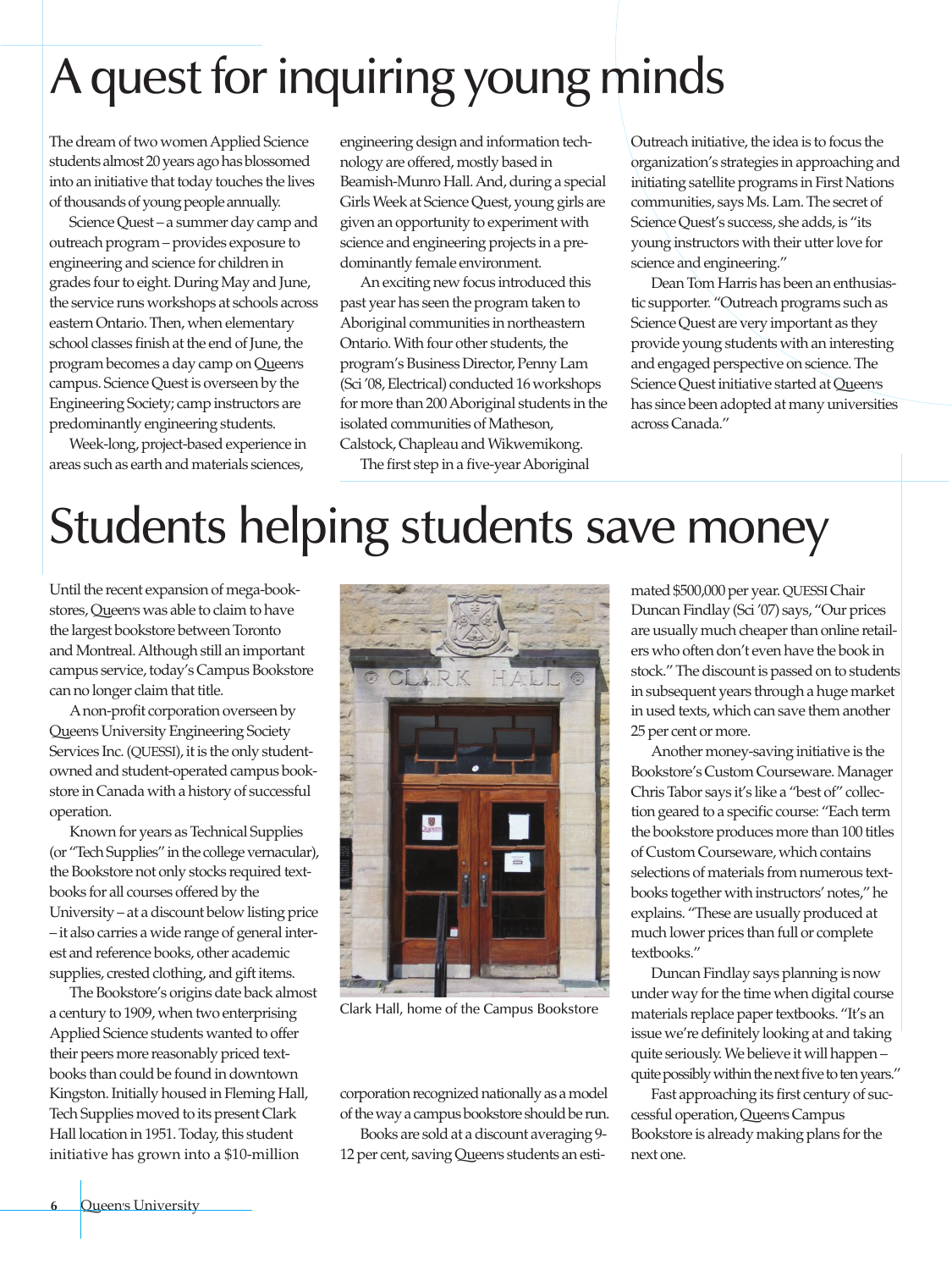### Reincarnation of a campus landmark

In the 1950s and 1960s, it was *the* place to meet on campus. The venerable Queen's Tea Room, located on the northeast corner of Union and Division streets, is fondly remembered by alumni from that era as a prime dating destination, where more than one marriage proposal occurred.

Now, more than 30 years after its destruction to make room for the construction of Goodwin and Dupuis Halls, the Queen's Tea Room is back. Java, Cokes and burgers have been replaced by Fair Trade coffee, tea infusions, smoothies and sandwiches.

Housed in the Integrated Learning Centre (ILC) in Beamish-Munro Hall, which extends over the site of the original Queen's Tea Room, the reborn café held its grand opening last fall. In keeping with the spirit of the ILC, today's Tea Room is designed to be a living lab exemplifying innovation, creativity and collaboration.

Run by the Engineering Society as an environmentally sustainable and socially responsible business, the café operates on the principles of eliminating waste,



The original Tea Room

avoiding the use of nonrenewable energy sources, and using all resources responsibly.

"The consumer interest in our many environmental initiatives has been extremely motivating," says Marketing Manager Josh Workman (Sci '08). "We're frequently asked for tours to see our vermi-composting system in action," he adds.

The new system makes use of Red Wiggler worms to accelerate the process of composting food and biodegradable waste from the café, Josh explains. Combined with standard recycling procedures, it eliminates the need for garbage disposal and allows customers to purchase products without contributing waste to a landfill.

Other unique features of the new Tea Room include: a special discount on tea and coffee products consumed in any reusable travel mug; a computer screen on which customers can monitor the café's energy consumption in real time; and biodegradable or recyclable products for all consumer packaging. The structure itself has been constructed with sustainable building materials.

Thanks to a generous donation from the class of Science '48 – some of whom enjoyed the ambiance of the original Tea Room – contemporary patrons will have



The newly opened Tea Room in Beamish-Munro

a wide selection of reading material to consume with their refreshments. The Science '48 Educational Bookshelf offers a range of current periodicals and subscriptions, as well as local and campus publications.

The most requested menu items at the revamped Tea Room? Manager Josh Workman reports that the 32 flavours of tea and the fresh cupcakes are the biggest hits with students, faculty, staff and Kingston residents who pack the popular café every day for lunch.